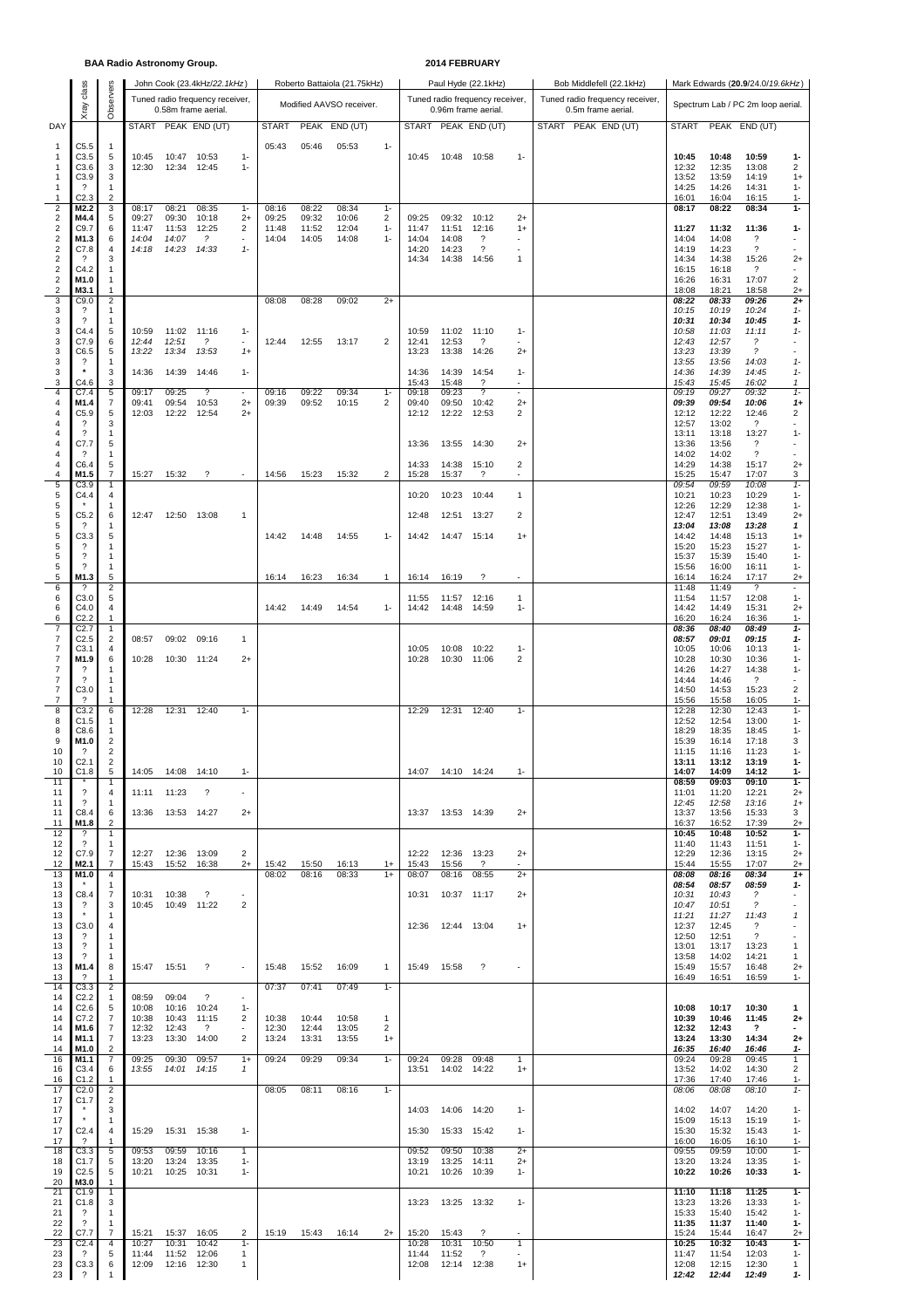| 23                                        |                                                      |                                | BAA Radio Astronomy Group. |                      |                                  |                          |       |                |                               |                |                |                                            | 2014 FEBRUARY               |                   |       |                     |                                  |       | 14:00          | 14:05          | 14:11                                               | $1 -$                             |
|-------------------------------------------|------------------------------------------------------|--------------------------------|----------------------------|----------------------|----------------------------------|--------------------------|-------|----------------|-------------------------------|----------------|----------------|--------------------------------------------|-----------------------------|-------------------|-------|---------------------|----------------------------------|-------|----------------|----------------|-----------------------------------------------------|-----------------------------------|
| 23<br>24                                  | ?<br>M1.2                                            | -1<br>9                        | 11:06                      | 11:24                | ?                                | $\overline{\phantom{a}}$ | 11:06 | 11:17          | 11:47                         | $\overline{c}$ | 11:05          | 11:18                                      | ?                           | ٠                 | 11:37 | 11:40               | 12:25                            | $2+$  | 16:42<br>11:06 | 16:49<br>11:17 | 16:52<br>?                                          | $1 -$<br>$\overline{\phantom{a}}$ |
| 24<br>24                                  | M1.3<br>?                                            | 8<br>-1                        | 12:02                      | 12:08                | 12:53                            | $2+$                     | 12:03 | 12:07          | 12:15                         | $1 -$          | 12:02          | 12:07                                      | 12:45                       | $\overline{2}$    | 12:14 | 12:15               | 12:54                            | 2     | 12:03<br>13:44 | 12:09<br>13:45 | 12:46<br>13:51                                      | 2<br>$1-$                         |
| 24<br>25                                  | C5.0                                                 | $\overline{7}$<br>$\mathbf{1}$ | 14:47                      | 14:53                | 15:00                            | $1 -$                    | 14:46 | 14:49          | 14:56                         | $1 -$          | 14:46          | 14:53                                      | 15:10                       | $\mathbf{1}$      |       |                     |                                  |       | 14:46<br>14:37 | 14:54<br>14:38 | 15:07<br>14:40                                      | 1<br>1-                           |
| 25<br>25                                  | $\overline{\phantom{0}}$                             | -1<br>7                        |                            |                      |                                  | $1 -$                    |       |                |                               |                |                |                                            |                             |                   |       |                     |                                  |       | 14:56          | 14:57          | 15:00                                               | $1 -$<br>1                        |
| 26                                        | C5.7<br>C1.9                                         | $\mathbf{1}$                   | 15:07                      | 15:10                | 15:18                            |                          |       |                |                               |                | 15:07          | 15:11                                      | 15:26                       | $\mathbf{1}$      |       |                     |                                  |       | 15:08<br>10:52 | 15:11<br>10:55 | 15:27<br>11:07                                      | $1 -$                             |
| 26<br>26                                  | C1.5<br>M1.1                                         | $\mathbf{1}$<br>9              | 14:55                      | 15:01 15:32          |                                  | 2                        | 14:52 | 15:02          | 15:27                         | $\overline{2}$ | 14:55          | 15:02 15:29                                |                             | $\overline{2}$    |       |                     |                                  |       | 12:52<br>14:53 | 12:53<br>15:02 | 13:00<br>15:45                                      | $1 -$<br>$2+$                     |
| 26<br>27                                  | C <sub>2.1</sub>                                     | -1<br>$\mathbf{1}$             |                            |                      |                                  |                          |       |                |                               |                |                |                                            |                             |                   |       |                     |                                  |       | 16:26<br>08:35 | 16:29<br>08:37 | 16:33<br>08:46                                      | $1 -$<br>$1 -$                    |
| 27<br>27                                  | C3.1<br>C5.7                                         | 3<br>7                         | 10:44                      | 10:46                | 11:00                            | $1 -$                    | 10:43 | 10:46          | 10:56                         | $1 -$          | 09:51<br>10:44 | 09:57<br>10:47                             | 10:07<br>10:56              | $1 -$<br>$1 -$    |       |                     |                                  |       | 09:52<br>10:45 | 09:58<br>10:47 | 10:03<br>10:51                                      | $1 -$<br>$1 -$                    |
| 27<br>27                                  | C6.8<br>?                                            | $\overline{7}$<br>-1           | 12:27                      | 12:32                | 12:54                            | $1+$                     | 12:26 | 12:34          | 12:44                         | $1 -$          | 12:27          | 12:32                                      | 12:51                       | $\mathbf{1}$      |       |                     |                                  |       | 12:26<br>12:29 | 12:29<br>12:32 | $\overline{\mathcal{L}}$<br>12:43                   | $\overline{\phantom{a}}$<br>$1 -$ |
| 27<br>28                                  | C1.8<br>?                                            | $\mathbf{1}$<br>$\mathbf{1}$   |                            |                      |                                  |                          |       |                |                               |                |                |                                            |                             |                   |       |                     |                                  |       | 15:39<br>09:35 | 15:40<br>09:36 | 15:46<br>09:44                                      | $1 -$<br>$1-$                     |
| 28<br>28                                  | C8.1<br>?                                            | 8<br>$\overline{2}$            | 09:52                      | 09:58 10:21          |                                  | $1+$                     |       |                |                               |                | 09:50          | 10:00 10:48                                |                             | $2+$              |       |                     |                                  |       | 09:53<br>10:05 | 10:00<br>10:10 | ?<br>?                                              | ٠<br>٠                            |
| 28                                        | $\overline{\mathcal{E}}$<br>$\overline{\phantom{0}}$ | $\mathbf{1}$                   |                            |                      |                                  |                          |       |                |                               |                |                |                                            |                             |                   |       |                     |                                  |       | 10:25          | 10:33          | $\overline{\mathcal{L}}$                            | ٠                                 |
| 28<br>28                                  | C <sub>2.4</sub>                                     | $\overline{2}$<br>$\mathbf{1}$ |                            |                      |                                  |                          |       |                |                               |                |                |                                            |                             |                   |       |                     |                                  |       | 10:35          | 10:37          | 10:49                                               | $1 -$                             |
| 28<br>28                                  | ?<br>?                                               | $\mathbf{1}$<br>$\mathbf{1}$   |                            |                      |                                  |                          |       |                |                               |                |                |                                            |                             |                   |       |                     |                                  |       | 14:05<br>15:07 | 14:09<br>15:07 | 14:12<br>15:13                                      | $1 -$<br>$1 -$                    |
| 28                                        | C <sub>2.7</sub>                                     | $\mathbf{1}$                   |                            |                      |                                  |                          |       |                |                               |                |                |                                            |                             |                   |       |                     |                                  |       | 17:12          | 17:14          | 17:21                                               | $1 -$                             |
|                                           |                                                      |                                |                            |                      | Colin Clements (23.4kHz/22.1kHz) |                          |       |                | Gordon Fiander (19.6/22.1kHz) |                |                |                                            | Richard Kaye (Various)      |                   |       |                     | John Wardle (19.6/23.4kHz)       |       |                |                | Steve Parkinson (Various)                           |                                   |
|                                           |                                                      |                                |                            |                      | AAVSO receiver, 0.76m screened   |                          |       | PC sound card. |                               |                |                |                                            | Pre-amplifier + PC software |                   |       |                     | PC soundcard, 0.7m frame aerial. |       |                |                | Tuned radio frequency receiver,                     |                                   |
| DAY                                       |                                                      |                                |                            | loop aerial.         | START PEAK END (UT)              |                          | START |                | PEAK END (UT)                 |                |                | receiver.                                  | START PEAK END (UT)         |                   |       |                     | START PEAK END (UT)              |       |                |                | Spectrum Lab, frame aerials.<br>START PEAK END (UT) |                                   |
| $\mathbf{1}$                              | C5.5                                                 |                                |                            |                      |                                  |                          |       |                |                               |                |                |                                            |                             |                   |       |                     |                                  |       |                |                |                                                     |                                   |
| $\mathbf{1}$                              | C3.5                                                 |                                |                            |                      |                                  |                          |       |                |                               |                | 10:45          | 10:47                                      | 10:54                       | $1 -$             |       |                     |                                  |       | 10:45          | 10:47          | 10:55                                               | 1-                                |
| $\mathbf{1}$<br>$\mathbf{1}$              | C3.6<br>C <sub>3.9</sub>                             |                                |                            |                      |                                  |                          |       |                |                               |                | 13:54          | 13:59                                      | 14:15                       | 1                 |       |                     |                                  |       | 12:30<br>13:53 | 12:35<br>13:57 | 12:42<br>14:06                                      | $1 -$<br>$1 -$                    |
| $\mathbf{1}$<br>$\mathbf{1}$              | $\overline{\mathcal{L}}$<br>C2.3                     |                                |                            |                      |                                  |                          |       |                |                               |                | 16:02          | 16:04                                      | 16:12                       | $1-$              |       |                     |                                  |       |                |                |                                                     |                                   |
| 2<br>$\sqrt{2}$                           | M2.2<br>M4.4                                         |                                | 09:18                      | 09:30                | 10:42                            | $2+$                     |       |                |                               |                |                |                                            |                             |                   |       |                     |                                  |       | 09:26          | 09:30          | 10:05                                               | 2                                 |
| $\overline{2}$<br>$\sqrt{2}$              | C9.7<br>M1.3                                         |                                | 11:46<br>14:03             | 11:51<br>14:07       | 12:44<br>14:17                   | $2+$<br>$1 -$            |       |                |                               |                |                |                                            |                             |                   |       |                     |                                  |       | 11:48<br>14:05 | 11:52<br>14:08 | 12:30<br>15:00                                      | 2<br>$2+$                         |
| $\overline{\mathbf{c}}$<br>$\overline{c}$ | C7.8<br>$\overline{\mathcal{E}}$                     |                                | 14:17<br>14:32             | 14:21<br>14:35 14:42 | 14:32                            | $1 -$<br>$1 -$           |       |                |                               |                |                |                                            |                             |                   |       |                     |                                  |       |                |                |                                                     |                                   |
| $\boldsymbol{2}$<br>$\boldsymbol{2}$      | C4.2<br>M1.0                                         |                                |                            |                      |                                  |                          |       |                |                               |                |                |                                            |                             |                   |       |                     |                                  |       |                |                |                                                     |                                   |
| $\overline{2}$<br>3                       | M3.1<br>C9.0                                         |                                |                            |                      |                                  |                          |       |                |                               |                |                |                                            |                             |                   |       |                     |                                  |       |                |                |                                                     |                                   |
| 3                                         | ?<br>$\overline{\mathcal{L}}$                        |                                |                            |                      |                                  |                          |       |                |                               |                |                |                                            |                             |                   |       |                     |                                  |       |                |                |                                                     |                                   |
| 3<br>3                                    | C4.4                                                 |                                | 10:58                      | 11:01                | 11:13                            | $1 -$                    |       |                |                               |                |                |                                            |                             |                   |       |                     |                                  |       | 10:59          | 11:02          | 11:15                                               | $1 -$                             |
| 3<br>3                                    | C7.9<br>C6.5                                         |                                | 12:42<br>13:21             | 12:55<br>13:35       | 13:21<br>13:59                   | 2<br>2                   |       |                |                               |                |                |                                            |                             |                   |       |                     |                                  |       | 12:44<br>14:37 | 12:56<br>14:39 | 14:15<br>14:46                                      | 3<br>$1 -$                        |
| 3<br>3                                    | ?                                                    |                                |                            |                      |                                  |                          |       |                |                               |                |                |                                            |                             |                   |       |                     |                                  |       |                |                |                                                     |                                   |
| 3<br>4                                    | C4.6<br>C7.4                                         |                                |                            |                      |                                  |                          |       |                |                               |                | 09:20          | 09:22                                      | 09:40                       | $\mathbf{1}$      |       |                     |                                  |       | 15:43          | 15:46          | 15:56                                               | $1 -$                             |
| 4<br>4                                    | M1.4<br>C5.9                                         |                                | 09:37<br>12:01             | 09:53<br>12:20       | 11:43<br>12:56                   | $3+$<br>$2+$             |       |                |                               |                | 09:40          | 09:43                                      | 10:05                       | 1                 |       |                     |                                  |       | 09:41<br>12:12 | 09:53<br>12:22 | 10:27<br>$\gamma$                                   | $2+$                              |
| 4<br>4                                    | $\overline{\cdot}$<br>$\overline{\cdot}$             |                                | 12:56                      | 12:59                | 13:36                            | 2                        |       |                |                               |                |                |                                            |                             |                   |       |                     |                                  |       | 12:57          | 13:02          | 13:12                                               | $1 -$                             |
| 4<br>4                                    | C7.7<br>?                                            |                                | 13:36                      | 13:53 14:21          |                                  | 2                        |       |                |                               |                | 13:38          | 13:52 14:28                                |                             | $2+$              |       |                     |                                  |       | 13:37          | 13:55          | ?                                                   | ٠                                 |
| 4<br>4                                    | C6.4<br>M1.5                                         |                                | 13:42                      | 13:00  13:35  13:42  |                                  | 2                        |       |                |                               |                | 14:28<br>15:29 | 14:39 15:17<br>15:44 17:18                 |                             | $2+$<br>3         |       |                     |                                  |       | 14:33          | 14:39          | 14:55                                               | $\mathbf{1}$                      |
| 5                                         | C3.9                                                 |                                |                            | 14:29  14:39         |                                  | $^{2+}$                  |       |                |                               |                |                |                                            |                             |                   |       |                     |                                  |       | 15:28          | 15:37          | 16:03                                               | $\overline{c}$                    |
| 5<br>5                                    | C4.4<br>$^\star$                                     |                                |                            |                      |                                  |                          |       |                |                               |                | 10:20          | 10:23 10:30                                |                             | $1 -$             |       |                     |                                  |       | 10:20          | 10:25          | 10:32                                               | $1 -$                             |
| 5<br>5                                    | C5.2<br>$\gamma$                                     |                                |                            | 12:45  12:50  13:25  |                                  | 2                        |       |                |                               |                | 12:48          | 12:51 13:04                                |                             | $1 -$             |       |                     |                                  |       | 12:48          | 12:52          | 13:40                                               | $2+$                              |
| 5<br>5                                    | C3.3<br>?                                            |                                |                            |                      |                                  |                          |       |                |                               |                | 14:44          | 14:47 15:01                                |                             | $1-$              |       |                     |                                  |       | 14:43          | 14:49          | 15:05                                               | 1                                 |
| 5<br>$\mathbf 5$                          | $\overline{\mathcal{L}}$<br>$\overline{\mathcal{L}}$ |                                |                            |                      |                                  |                          |       |                |                               |                |                |                                            |                             |                   |       |                     |                                  |       |                |                |                                                     |                                   |
| 5<br>6                                    | M1.3<br>?                                            |                                |                            | 11:44 11:48 11:51    |                                  | $1 -$                    |       |                |                               |                | 16:14          | 16:21 17:28                                |                             | $2+$              |       |                     |                                  |       | 16:15          | 16:19          | 16:30                                               | $1 -$                             |
| 6<br>6                                    | C3.0<br>C4.0                                         |                                | 11:51                      | 11:55 12:09          |                                  | $1 -$                    |       |                |                               |                |                | 11:55  11:57  12:07<br>14:43  14:49  15:09 |                             | $1 -$<br>$1+$     |       |                     |                                  |       | 11:54          | 11:57          | 12:10                                               | $1 -$                             |
| 6<br>7                                    | C <sub>2.2</sub><br>C2.7                             |                                |                            |                      |                                  |                          |       |                |                               |                |                |                                            |                             |                   |       |                     |                                  |       |                |                |                                                     |                                   |
| $\overline{7}$<br>$\overline{7}$          | C <sub>2.5</sub><br>C3.1                             |                                |                            |                      |                                  |                          |       |                |                               |                |                | 10:06  10:07  10:24                        |                             | $1 -$             |       |                     |                                  |       | 10:04          | 10:08          | 10:16                                               | $1 -$                             |
| $\overline{7}$<br>$\overline{7}$          | M1.9<br>?                                            |                                |                            | 10:27  10:29  11:56  |                                  | 3                        |       |                |                               |                |                | 10:28  10:29  10:42                        |                             | $1 -$             |       |                     |                                  |       | 10:28          | 10:30          | 11:10                                               | 2                                 |
| $\overline{7}$                            | $\overline{\mathcal{E}}$                             |                                |                            |                      |                                  |                          |       |                |                               |                |                |                                            |                             |                   |       |                     |                                  |       |                |                |                                                     |                                   |
| $\overline{7}$<br>7                       | C3.0<br>$\overline{\mathcal{E}}$                     |                                |                            |                      |                                  |                          |       |                |                               |                |                |                                            |                             |                   |       |                     |                                  |       |                |                |                                                     |                                   |
| 8<br>8                                    | C3.2<br>C <sub>1.5</sub>                             |                                | 12:27                      | 12:30 12:37          |                                  | $1 -$                    |       |                |                               |                | 12:29          | 12:32 12:39                                |                             | $1 -$             |       |                     |                                  |       | 12:28          | 12:30          | 12:41                                               | $1 -$                             |
| 8<br>9                                    | C8.6<br>M1.0                                         |                                |                            |                      |                                  |                          |       |                |                               |                | 15:43          | 16:13 17:30                                |                             | 3                 |       |                     |                                  |       |                |                |                                                     |                                   |
| 10<br>10                                  | $\gamma$<br>C <sub>2.1</sub>                         |                                |                            |                      |                                  |                          |       |                |                               |                |                |                                            |                             |                   |       |                     |                                  |       | 11:15<br>13:10 | 11:17<br>13:13 | 11:23<br>13:19                                      | $1 -$<br>$1 -$                    |
| 10<br>11                                  | C1.8                                                 |                                |                            |                      |                                  |                          |       |                |                               |                | 14:06          | 14:10 14:19                                |                             | $1 -$             |       |                     |                                  |       | 14:07          | 14:09          | 14:18                                               | $1 -$                             |
| 11<br>11                                  | $\overline{\mathcal{E}}$<br>$\overline{\mathcal{L}}$ |                                |                            | 11:10 11:42 13:32    |                                  | $3+$                     |       |                |                               |                |                |                                            |                             |                   |       |                     |                                  |       | 11:11          | 11:47          | 12:42                                               | 3                                 |
| 11                                        | C8.4<br>M1.8                                         |                                |                            | 13:32  13:53  14:31  |                                  | $2+$                     |       |                |                               |                | 13:38          | 14:01  14:25                               |                             | $2+$              |       |                     |                                  |       | 13:37          | 13:54          | 14:35                                               | $2+$                              |
| 11<br>12                                  | $\boldsymbol{\hat{?}}$                               |                                |                            |                      |                                  |                          |       |                |                               |                | 16:38          | 16:54 17:49                                |                             | $2+$              |       |                     |                                  |       |                |                |                                                     |                                   |
| 12<br>12                                  | $\gamma$<br>C7.9                                     |                                |                            | 11:57  12:34  13:21  |                                  | $2+$                     |       |                |                               |                | 12:30          | 12:37 12:54                                |                             | -1                |       | 12:25  12:36  13:24 |                                  | $2+$  | 12:25          | 12:36          | 13:10                                               | 2                                 |
| 12<br>13                                  | M2.1<br>M1.0                                         |                                |                            |                      |                                  |                          |       |                |                               |                | 15:46<br>08:10 | 15:59<br>08:16                             | 17:21<br>08:34              | 3<br>$\mathbf{1}$ | 15:43 | 15:47               | 15:54                            | $1 -$ | 15:45          | 15:56          | 16:20                                               | 2                                 |
| 13<br>13                                  | C8.4                                                 |                                | 10:30                      | 10:35 10:44          |                                  | $1 -$                    |       |                |                               |                |                | 10:32  10:55  11:18                        |                             | $2+$              | 10:31 | 10:48 11:00         |                                  | $1+$  | 10:31          | $\gamma$       | 11:10                                               | 2                                 |
| 13<br>13                                  | $\gamma$                                             |                                | 10:44                      | 10:49 12:02          |                                  | $2+$                     |       |                |                               |                |                |                                            |                             |                   |       |                     |                                  |       |                |                |                                                     |                                   |
| 13<br>13                                  | C3.0<br>?                                            |                                |                            | 12:32  12:49  13:52  |                                  | $2+$                     |       |                |                               |                |                |                                            |                             |                   |       |                     |                                  |       | 12:37          | 12:44          | 13:00                                               | 1                                 |
| 13<br>13                                  | ?<br>?                                               |                                |                            |                      |                                  |                          |       |                |                               |                |                |                                            |                             |                   |       |                     |                                  |       |                |                |                                                     |                                   |
| 13<br>13                                  | M1.4<br>?                                            |                                |                            |                      |                                  |                          |       |                |                               |                |                | 15:48  15:59  16:50                        |                             | $2+$              |       | 15:48  16:00  16:17 |                                  | $1+$  | 15:50          | 15:58          | 16:15                                               | $\mathbf{1}$                      |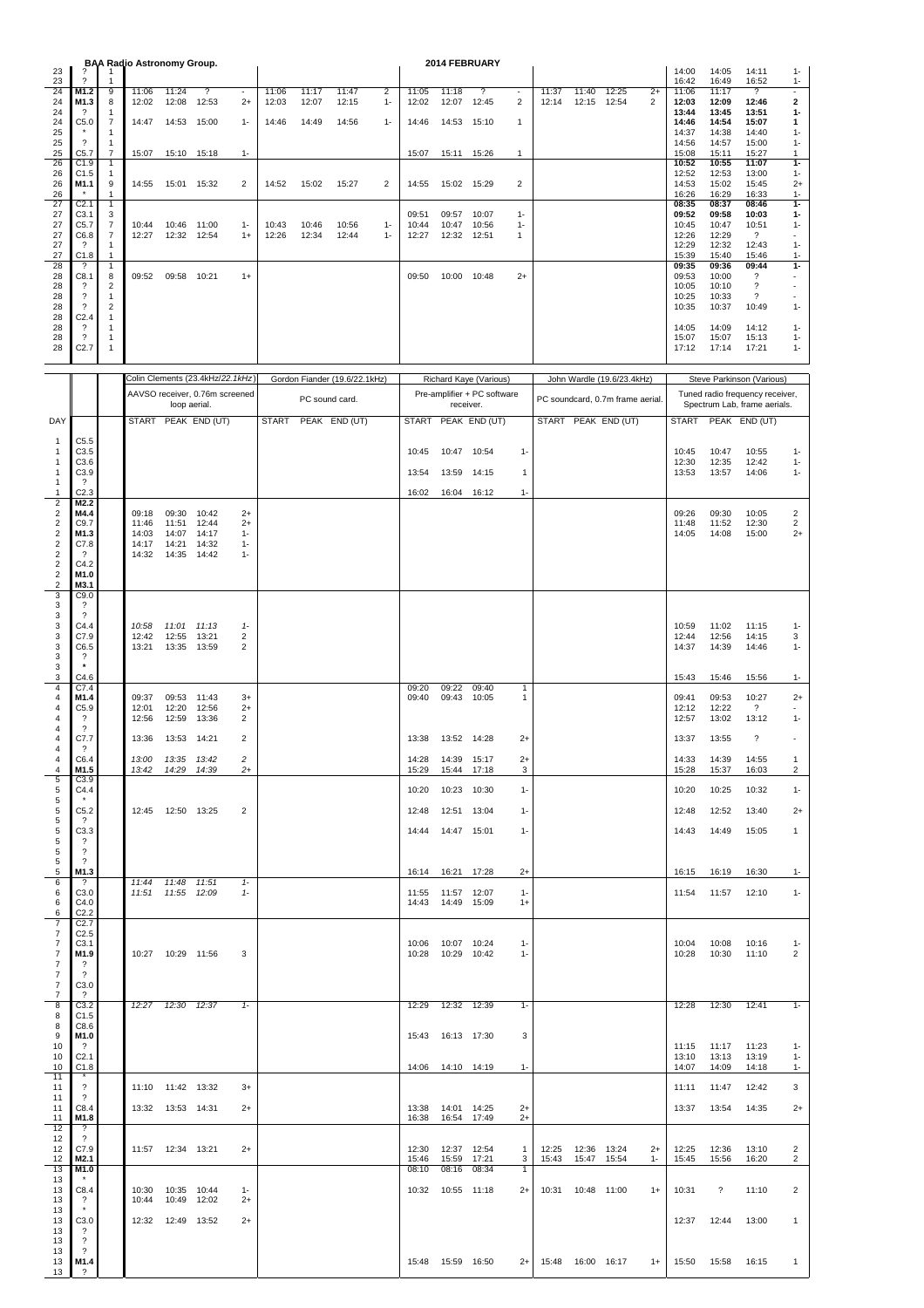| 14                                                                                                                                                                                                                                                                                                                                                                                      |                |                            | <b>BAA Radio Astronomy Group.</b><br>C3.3             |                      |       |       |                     |              |                |                            | 2014 FEBRUARY       |                                  | 07:34               | 07:40               | 07:50               | $1 -$                  |                         |                         |                                   |                               |
|-----------------------------------------------------------------------------------------------------------------------------------------------------------------------------------------------------------------------------------------------------------------------------------------------------------------------------------------------------------------------------------------|----------------|----------------------------|-------------------------------------------------------|----------------------|-------|-------|---------------------|--------------|----------------|----------------------------|---------------------|----------------------------------|---------------------|---------------------|---------------------|------------------------|-------------------------|-------------------------|-----------------------------------|-------------------------------|
| C <sub>2.2</sub><br>14<br>14<br>C <sub>2.6</sub><br>C7.2<br>14                                                                                                                                                                                                                                                                                                                          | 10:36          | 10:42 11:20                |                                                       | 2                    |       |       |                     |              | 10:09<br>10:39 | 10:17<br>10:44             | 10:34<br>11:24      | $\overline{1}$<br>$\overline{2}$ | 10:06<br>10:37      | 10:17<br>10:43      | 10:29<br>11:56      | $\mathbf{1}$<br>$2+$   | 10:10<br>10:39          | 10:15<br>10:43          | 10:25<br>11:07                    | $1 -$<br>$1+$                 |
| M1.6<br>14<br>14<br>M1.1                                                                                                                                                                                                                                                                                                                                                                | 12:30<br>13:21 | 12:41<br>13:30 14:24       | 13:21                                                 | $2+$<br>$2+$         |       |       |                     |              | 12:35<br>13:27 | 12:43<br>13:31             | 13:24<br>14:04      | $2+$<br>$\overline{2}$           | 12:31<br>13:24      | 12:40<br>13:31      | 13:00<br>14:06      | $1+$<br>$\overline{2}$ | 12:33<br>13:24          | 12:43<br>13:29          | 13:20<br>14:10                    | $2+$<br>$2+$                  |
| M1.0<br>14<br>16<br>M1.1<br>16<br>C3.4                                                                                                                                                                                                                                                                                                                                                  | 09:21<br>13:56 | 09:25<br>14:00 14:09       | 09:45                                                 | $\mathbf{1}$<br>$1-$ |       |       |                     |              | 09:25<br>13:58 | 09:25<br>14:03             | 09:44<br>14:18      | $\mathbf{1}$<br>$\mathbf{1}$     | 16:41               | 16:43               | 16:49               | $1 -$                  | 09:24<br>13:57          | 09:28<br>14:02          | 09:48<br>14:20                    | $\mathbf{1}$<br>$\mathbf{1}$  |
| 16<br>C <sub>1.2</sub><br>17<br>C <sub>2.0</sub><br>C <sub>1.7</sub><br>17<br>17                                                                                                                                                                                                                                                                                                        |                |                            |                                                       |                      |       |       |                     |              | 09:37<br>13:58 | 09:47<br>14:08 14:14       | 09:55               | $1 -$<br>$1 -$                   |                     |                     |                     |                        | 09:36                   | 09:44                   | 09:57                             | $\mathbf{1}$                  |
| 17<br>C <sub>2.4</sub><br>17<br>$\overline{\mathcal{L}}$<br>17                                                                                                                                                                                                                                                                                                                          |                |                            |                                                       |                      |       |       |                     |              |                |                            |                     |                                  |                     |                     |                     |                        | 15:30                   | 15:32                   | 15:37                             | $1-$                          |
| 18<br>C3.3<br>18<br>C <sub>1.7</sub>                                                                                                                                                                                                                                                                                                                                                    |                |                            |                                                       |                      |       |       |                     |              | 09:53<br>13:20 | 09:59<br>13:26             | 10:13<br>13:43      | $\mathbf{1}$<br>$\mathbf{1}$     |                     |                     |                     |                        | 09:53<br>13:20          | 09:59<br>13:23          | 10:11<br>13:33                    | $1-$<br>$1 -$                 |
| C <sub>2.5</sub><br>19<br>20<br>M3.0<br>21<br>C1.9<br>21<br>C1.8                                                                                                                                                                                                                                                                                                                        |                |                            |                                                       |                      |       |       |                     |              | 10:22<br>07:27 | 10:26<br>07:56             | 10:35<br>08:25      | $1 -$<br>$2+$                    |                     |                     |                     |                        | 10:21<br>13:23          | 10:25<br>13:25          | 10:39<br>13:31                    | $1-$<br>$1 -$                 |
| 21<br>$\cdot$ ?<br>22<br>$\overline{?}$                                                                                                                                                                                                                                                                                                                                                 |                |                            |                                                       |                      |       |       |                     |              |                |                            |                     |                                  |                     |                     |                     |                        |                         |                         |                                   |                               |
| 22<br>C7.7<br>23<br>C <sub>2.4</sub><br>23<br>$\overline{\mathcal{L}}$                                                                                                                                                                                                                                                                                                                  |                |                            |                                                       |                      |       |       |                     |              | 15:24<br>11:46 | 15:43 16:24<br>11:53 12:07 |                     | $2+$<br>$\mathbf{1}$             |                     | 15:22  15:43  16:08 |                     | $2+$                   | 15:27<br>10:29<br>11:45 | 15:42<br>10:32<br>11:52 | 16:11<br>10:38<br>$\gamma$        | $\overline{c}$<br>$1-$<br>٠   |
| 23<br>C3.3<br>23<br>$\cdot$ ?<br>23<br>$\overline{\mathcal{E}}$<br>$\overline{\phantom{0}}$                                                                                                                                                                                                                                                                                             |                |                            |                                                       |                      |       |       |                     |              | 12:07          | 12:17 12:35                |                     | $1+$                             | 12:09  12:15  12:28 |                     |                     | $\overline{1}$         | 12:10                   | 12:16                   | 12:30                             | $\mathbf{1}$                  |
| 23<br>24<br>M1.2<br>24<br>M1.3                                                                                                                                                                                                                                                                                                                                                          | 11:03<br>12:00 | 11:16 12:00<br>12:04 13:28 |                                                       | $2+$<br>3            |       |       |                     |              | 11:09<br>12:02 | 11:18<br>12:07             | 12:02<br>12:28      | $2+$<br>$1+$                     | 11:06               | 11:12 12:00         |                     | $2+$                   | 11:06<br>12:02          | 11:17<br>12:06          | $\overline{\mathcal{E}}$<br>12:40 | $\sim$<br>2                   |
| 24<br>$\gamma$<br>C5.0<br>24<br>25                                                                                                                                                                                                                                                                                                                                                      |                |                            |                                                       |                      |       |       |                     |              | 14:46          | 14:51 15:05                |                     | $\mathbf{1}$                     |                     | 14:46  14:53  15:05 |                     | $\overline{1}$         | 14:46                   | 14:52                   | 15:00                             | $1-$                          |
| 25<br>$\overline{\mathcal{E}}$<br>25<br>C5.7                                                                                                                                                                                                                                                                                                                                            |                |                            |                                                       |                      |       |       |                     |              | 15:08          | 15:11 15:27                |                     | $\mathbf{1}$                     | 15:07               | 15:11               | 15:32               | $\mathbf{1}$           | 15:08                   | 15:11                   | 15:25                             | $1 -$                         |
| 26<br>C1.9<br>26<br>C1.5<br>26<br>M1.1                                                                                                                                                                                                                                                                                                                                                  |                | 14:56  15:00  15:13        |                                                       | $1 -$                | 14:54 | 15:02 | 15:14               | $\mathbf{1}$ | 14:56          | 15:02 15:32                |                     | $\overline{2}$                   |                     | 14:54  15:01  15:23 |                     | $1+$                   | 14:56                   | 15:01                   | 15:26                             | $1+$                          |
| 26<br>27<br>C <sub>2.1</sub><br>27                                                                                                                                                                                                                                                                                                                                                      |                |                            |                                                       |                      |       |       |                     |              |                |                            |                     |                                  |                     |                     |                     |                        | 09:51                   | 09:57                   | 10:03                             |                               |
| C3.1<br>27<br>C5.7<br>27<br>C6.8<br>27<br>$\cdot$ ?                                                                                                                                                                                                                                                                                                                                     | 10:44<br>12:25 | 10:44 10:50<br>12:31 12:42 |                                                       | $1 -$<br>$1 -$       |       |       |                     |              | 10:43<br>12:28 | 10:46<br>12:33 12:44       | 10:55               | $1-$<br>$1 -$                    |                     |                     |                     |                        | 10:44<br>12:27          | 10:46<br>12:31          | 10:55<br>12:50                    | $1-$<br>$1 -$<br>$\mathbf{1}$ |
| 27<br>C1.8<br>28<br>$\cdot$<br>28<br>C8.1                                                                                                                                                                                                                                                                                                                                               | 09:52          | 09:57 10:19                |                                                       | $1+$                 | 09:50 | 09:55 | 10:00               | $1 -$        | 09:54          | 09:59 10:21                |                     | $1+$                             |                     | 09:52 09:58 10:27   |                     | $\overline{2}$         | 09:52                   | 09:58                   | 10:20                             | $1+$                          |
| 28<br>?<br>$\overline{\cdot}$<br>28<br>28<br>$\overline{?}$                                                                                                                                                                                                                                                                                                                             | 10:03          | 10:06 10:17                |                                                       | $1 -$                | 10:48 | 10:50 | 10:55               | $1 -$        |                |                            |                     |                                  |                     |                     |                     |                        |                         |                         |                                   |                               |
| 28<br>C <sub>2.4</sub><br>28<br>$\overline{\cdot}$                                                                                                                                                                                                                                                                                                                                      |                |                            |                                                       |                      | 12:40 | 12:45 | 12:51               | $1 -$        |                |                            |                     |                                  |                     |                     |                     |                        |                         |                         |                                   |                               |
| 28<br>$\overline{\mathcal{L}}$<br>28<br>C <sub>2.7</sub>                                                                                                                                                                                                                                                                                                                                |                |                            |                                                       |                      |       |       |                     |              |                |                            |                     |                                  |                     |                     |                     |                        |                         |                         |                                   |                               |
|                                                                                                                                                                                                                                                                                                                                                                                         |                |                            |                                                       |                      |       |       |                     |              |                |                            |                     |                                  |                     |                     |                     |                        |                         |                         |                                   |                               |
|                                                                                                                                                                                                                                                                                                                                                                                         |                |                            | John Elliott (23.4kHz)                                |                      |       |       |                     |              |                |                            |                     |                                  |                     |                     |                     |                        |                         |                         |                                   |                               |
|                                                                                                                                                                                                                                                                                                                                                                                         |                |                            | Tuned radio frequency receiver,<br>0.5m frame aerial. |                      |       |       |                     |              |                |                            |                     |                                  |                     |                     |                     |                        |                         |                         |                                   |                               |
|                                                                                                                                                                                                                                                                                                                                                                                         |                |                            | START PEAK END (UT)                                   |                      |       |       | START PEAK END (UT) |              |                |                            | START PEAK END (UT) |                                  |                     |                     | START PEAK END (UT) |                        |                         |                         | START PEAK END (UT)               |                               |
| DAY<br>C5.5<br>$\mathbf{1}$<br>C3.5<br>$\overline{1}$<br>C3.6<br>1<br>C3.9<br>$\mathbf{1}$                                                                                                                                                                                                                                                                                              |                |                            |                                                       |                      |       |       |                     |              |                |                            |                     |                                  |                     |                     |                     |                        |                         |                         |                                   |                               |
| $\overline{\mathcal{L}}$<br>$\mathbf{1}$<br>$\mathbf{1}$<br>C2.3<br>M2.2                                                                                                                                                                                                                                                                                                                |                |                            |                                                       |                      |       |       |                     |              |                |                            |                     |                                  |                     |                     |                     |                        |                         |                         |                                   |                               |
| M4.4<br>C9.7                                                                                                                                                                                                                                                                                                                                                                            |                |                            |                                                       |                      |       |       |                     |              |                |                            |                     |                                  |                     |                     |                     |                        |                         |                         |                                   |                               |
| M1.3<br>C7.8<br>$\overline{?}$                                                                                                                                                                                                                                                                                                                                                          |                |                            |                                                       |                      |       |       |                     |              |                |                            |                     |                                  |                     |                     |                     |                        |                         |                         |                                   |                               |
| C4.2<br>M1.0                                                                                                                                                                                                                                                                                                                                                                            |                |                            |                                                       |                      |       |       |                     |              |                |                            |                     |                                  |                     |                     |                     |                        |                         |                         |                                   |                               |
| $2222222$<br>M3.1<br>C9.0<br>$\overline{\mathcal{L}}$                                                                                                                                                                                                                                                                                                                                   |                |                            |                                                       |                      |       |       |                     |              |                |                            |                     |                                  |                     |                     |                     |                        |                         |                         |                                   |                               |
| $\overline{\mathbf{?}}$<br>C4.4                                                                                                                                                                                                                                                                                                                                                         |                |                            |                                                       |                      |       |       |                     |              |                |                            |                     |                                  |                     |                     |                     |                        |                         |                         |                                   |                               |
| C7.9<br>C6.5                                                                                                                                                                                                                                                                                                                                                                            |                |                            |                                                       |                      |       |       |                     |              |                |                            |                     |                                  |                     |                     |                     |                        |                         |                         |                                   |                               |
| $\overline{\mathcal{L}}$<br>$\pmb{\star}$<br>C4.6                                                                                                                                                                                                                                                                                                                                       |                |                            |                                                       |                      |       |       |                     |              |                |                            |                     |                                  |                     |                     |                     |                        |                         |                         |                                   |                               |
| $\frac{3}{3}$<br>$\begin{array}{c} 3 \\ 3 \\ 3 \\ 3 \end{array}$<br>$\ensuremath{\mathsf{3}}$<br>$\overline{4}$<br>C7.4<br>M1.4                                                                                                                                                                                                                                                         |                |                            |                                                       |                      |       |       |                     |              |                |                            |                     |                                  |                     |                     |                     |                        |                         |                         |                                   |                               |
| C5.9<br>$\overline{\mathbf{?}}$                                                                                                                                                                                                                                                                                                                                                         |                |                            |                                                       |                      |       |       |                     |              |                |                            |                     |                                  |                     |                     |                     |                        |                         |                         |                                   |                               |
| $\overline{\mathcal{L}}$<br>C7.7                                                                                                                                                                                                                                                                                                                                                        |                |                            |                                                       |                      |       |       |                     |              |                |                            |                     |                                  |                     |                     |                     |                        |                         |                         |                                   |                               |
| $\overline{\mathcal{L}}$<br>C6.4<br>M1.5                                                                                                                                                                                                                                                                                                                                                |                |                            |                                                       |                      |       |       |                     |              |                |                            |                     |                                  |                     |                     |                     |                        |                         |                         |                                   |                               |
| C3.9<br>C4.4                                                                                                                                                                                                                                                                                                                                                                            |                |                            |                                                       |                      |       |       |                     |              |                |                            |                     |                                  |                     |                     |                     |                        |                         |                         |                                   |                               |
| $\star$<br>C5.2                                                                                                                                                                                                                                                                                                                                                                         |                |                            |                                                       |                      |       |       |                     |              |                |                            |                     |                                  |                     |                     |                     |                        |                         |                         |                                   |                               |
| $\overline{\mathcal{L}}$<br>C3.3                                                                                                                                                                                                                                                                                                                                                        |                |                            |                                                       |                      |       |       |                     |              |                |                            |                     |                                  |                     |                     |                     |                        |                         |                         |                                   |                               |
| $\overline{\mathbf{?}}$<br>$\overline{\mathbf{?}}$                                                                                                                                                                                                                                                                                                                                      |                |                            |                                                       |                      |       |       |                     |              |                |                            |                     |                                  |                     |                     |                     |                        |                         |                         |                                   |                               |
| $\overline{?}$<br>M1.3<br>$\overline{\mathcal{L}}$                                                                                                                                                                                                                                                                                                                                      |                |                            |                                                       |                      |       |       |                     |              |                |                            |                     |                                  |                     |                     |                     |                        |                         |                         |                                   |                               |
| C3.0<br>C4.0                                                                                                                                                                                                                                                                                                                                                                            |                |                            |                                                       |                      |       |       |                     |              |                |                            |                     |                                  |                     |                     |                     |                        |                         |                         |                                   |                               |
| C2.2<br>C <sub>2.7</sub>                                                                                                                                                                                                                                                                                                                                                                |                |                            |                                                       |                      |       |       |                     |              |                |                            |                     |                                  |                     |                     |                     |                        |                         |                         |                                   |                               |
| $\begin{array}{c} 4 \\ 4 \end{array}$<br>$\sqrt{4}$<br>$\sqrt{4}$<br>$\sqrt{4}$<br>$\overline{\mathbf{r}}$<br>$\ensuremath{\mathsf{4}}$<br>$\sqrt{4}$<br>55555555555555<br>$6\phantom{a}$<br>$\begin{array}{c} 6 \\ 6 \\ 6 \end{array}$<br>7<br>$\boldsymbol{7}$<br>C <sub>2.5</sub><br>$\boldsymbol{7}$<br>C3.1<br>$\begin{array}{c} 7 \\ 7 \\ 7 \end{array}$<br>M1.9<br>$\frac{7}{2}$ |                |                            |                                                       |                      |       |       |                     |              |                |                            |                     |                                  |                     |                     |                     |                        |                         |                         |                                   |                               |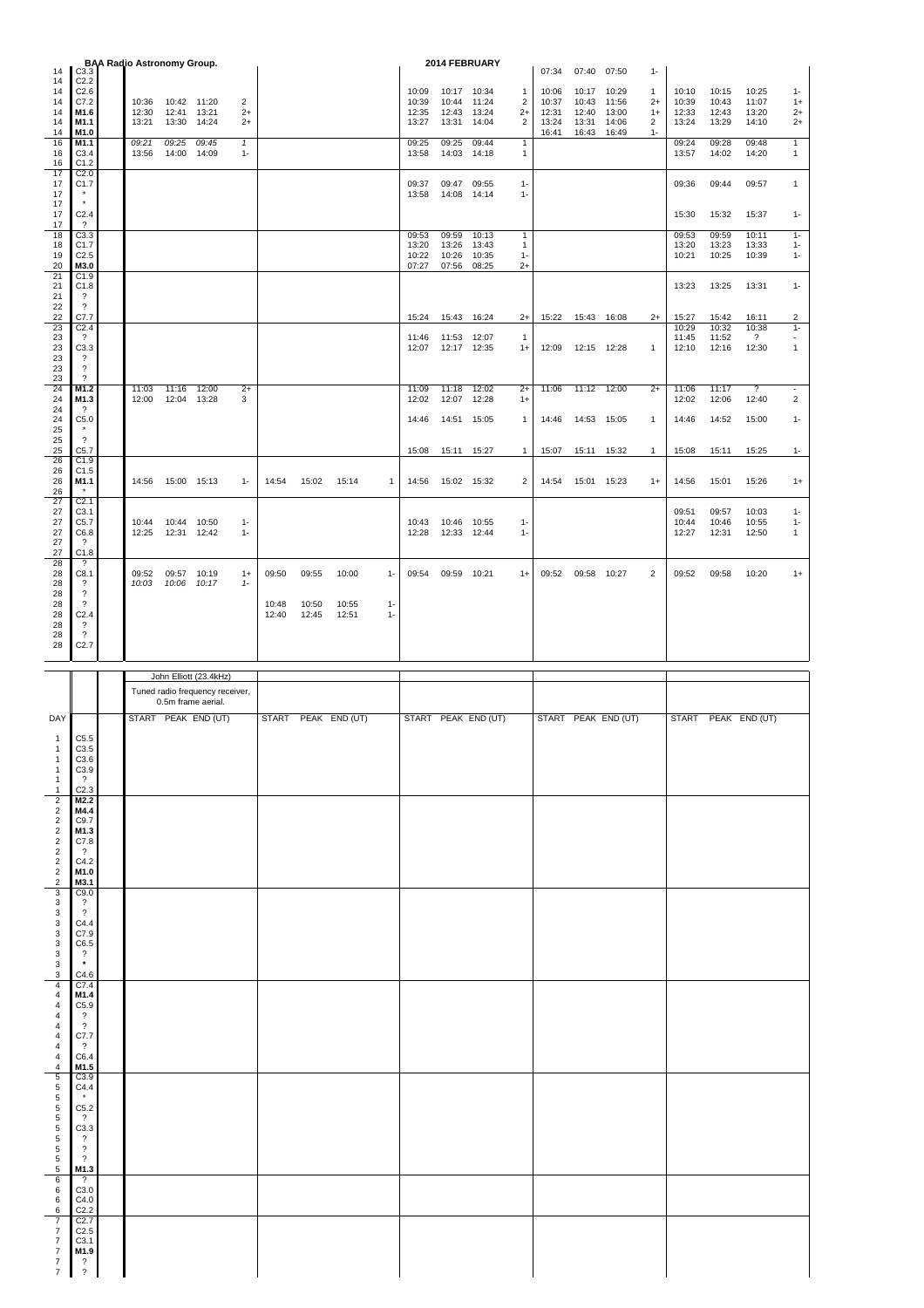|                                         |                                                      | <b>BAA Radio Astronomy Group.</b><br>C3.0 | 2014 FEBRUARY |  |
|-----------------------------------------|------------------------------------------------------|-------------------------------------------|---------------|--|
| $\overline{7}$<br>$\overline{7}$        | $\overline{\mathcal{L}}$                             |                                           |               |  |
| $\overline{8}$<br>$\bf8$                | C3.2<br>C1.5                                         |                                           |               |  |
| $\bf8$                                  | C8.6                                                 |                                           |               |  |
| 9<br>10                                 | M1.0<br>$\overline{?}$                               |                                           |               |  |
| 10                                      | C <sub>2.1</sub>                                     |                                           |               |  |
| 10<br>11                                | C1.8<br>$^\star$                                     |                                           |               |  |
| 11                                      | $\overline{\mathbf{?}}$<br>$\overline{\mathcal{L}}$  |                                           |               |  |
| 11<br>11                                | C8.4                                                 |                                           |               |  |
| 11<br>12                                | M1.8<br>$\overline{\mathcal{L}}$                     |                                           |               |  |
| 12                                      | $\overline{\mathcal{L}}$                             |                                           |               |  |
| 12<br>12                                | C7.9<br>M2.1                                         |                                           |               |  |
| 13                                      | M1.0                                                 |                                           |               |  |
| 13<br>13                                | $^\star$<br>C8.4                                     |                                           |               |  |
| 13                                      | $\overline{\mathcal{L}}$                             |                                           |               |  |
| 13<br>13                                | $^\star$<br>C3.0                                     |                                           |               |  |
| 13                                      | $\overline{\mathcal{L}}$                             |                                           |               |  |
| 13<br>13                                | $\overline{\mathcal{L}}$<br>$\overline{\mathcal{L}}$ |                                           |               |  |
| 13                                      | M1.4                                                 | 15:50  16:00  16:15<br>$\mathbf{1}$       |               |  |
| 13<br>14                                | $\overline{\mathcal{L}}$<br>C3.3                     |                                           |               |  |
| 14<br>14                                | C <sub>2.2</sub><br>C2.6                             |                                           |               |  |
| 14                                      | C7.2                                                 |                                           |               |  |
| 14<br>14                                | M1.6<br>M1.1                                         |                                           |               |  |
| 14                                      | M1.0                                                 |                                           |               |  |
| 16<br>16                                | M1.1<br>C3.4                                         |                                           |               |  |
| 16                                      | C1.2                                                 |                                           |               |  |
| 17<br>17                                | C <sub>2.0</sub><br>C <sub>1.7</sub>                 |                                           |               |  |
| 17                                      | $\star$                                              |                                           |               |  |
| 17<br>$17\,$                            | $^\star$<br>C2.4                                     |                                           |               |  |
| 17                                      | $\overline{?}$                                       |                                           |               |  |
| 18<br>18                                | C3.3<br>C1.7                                         |                                           |               |  |
| 19                                      | C2.5                                                 |                                           |               |  |
| $20\,$<br>21                            | M3.0<br>C1.9                                         |                                           |               |  |
| $\begin{array}{c} 21 \\ 21 \end{array}$ | C1.8                                                 |                                           |               |  |
| 22                                      | $\overline{\mathbf{?}}$<br>$\overline{\mathcal{L}}$  |                                           |               |  |
| $\frac{22}{23}$                         | C7.7                                                 |                                           |               |  |
| 23                                      | C <sub>2.4</sub><br>$\overline{?}$                   |                                           |               |  |
| 23<br>23                                | C3.3<br>$\overline{\mathcal{E}}$                     |                                           |               |  |
| 23                                      | $\overline{\mathcal{L}}$                             |                                           |               |  |
| 23<br>24                                | $\overline{\mathcal{L}}$<br>M1.2                     |                                           |               |  |
| $24\,$                                  | M1.3                                                 |                                           |               |  |
| 24                                      | $\overline{\mathcal{L}}$<br>C5.0                     |                                           |               |  |
| $\frac{24}{25}$                         | $^\star$                                             |                                           |               |  |
| 25<br>25                                | $\overline{\mathcal{L}}$<br>C5.7                     | 15:10  15:13  15:20  1-                   |               |  |
| 26                                      | C1.9                                                 |                                           |               |  |
| $\frac{26}{26}$                         | C1.5<br>M1.1                                         |                                           |               |  |
| 26<br>27                                | $^\star$<br>C <sub>2.1</sub>                         |                                           |               |  |
| $27\,$                                  | C3.1                                                 |                                           |               |  |
| $\begin{array}{c} 27 \\ 27 \end{array}$ | C5.7<br>C6.8                                         |                                           |               |  |
| $27\,$                                  | $\overline{\mathbf{?}}$                              |                                           |               |  |
| 27<br>28                                | C1.8<br>$\overline{\mathcal{E}}$                     |                                           |               |  |
| ${\bf 28}$                              | C8.1                                                 |                                           |               |  |
| 28<br>28                                | $\overline{\mathbf{?}}$<br>$\overline{\mathcal{L}}$  |                                           |               |  |
| $\overline{28}$                         | $\overline{\mathcal{L}}$                             |                                           |               |  |
| 28                                      | C2.4                                                 |                                           |               |  |
| $\begin{array}{c} 28 \\ 28 \end{array}$ | $\frac{7}{2}$                                        |                                           |               |  |
| ${\bf 28}$                              | C2.7                                                 |                                           |               |  |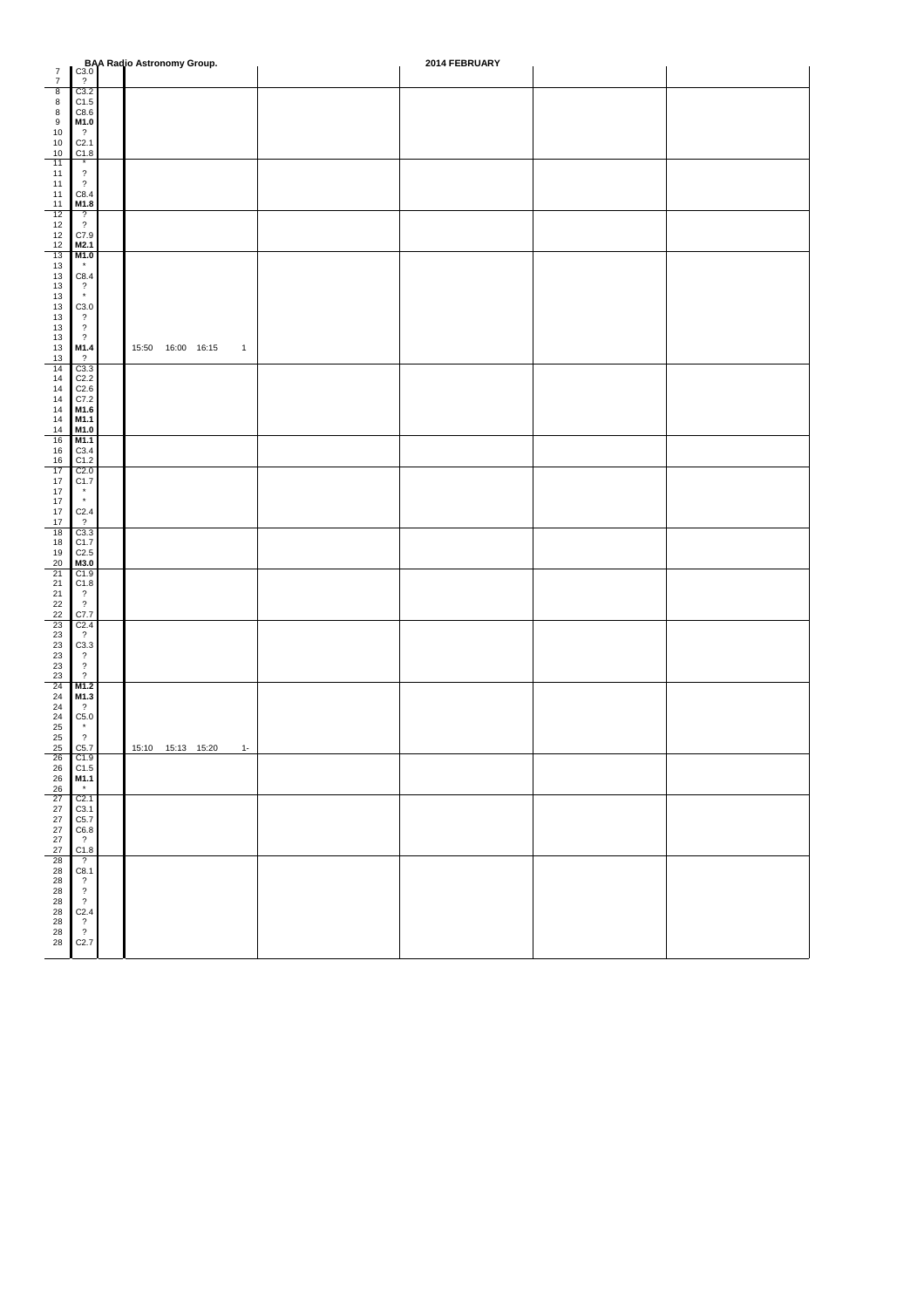# **VLF flare activity 2005/14.**

 $\blacksquare$  C  $\blacksquare$  M  $\blacksquare$   $\blacksquare$  X  $\blacksquare$  Relative sunspot number

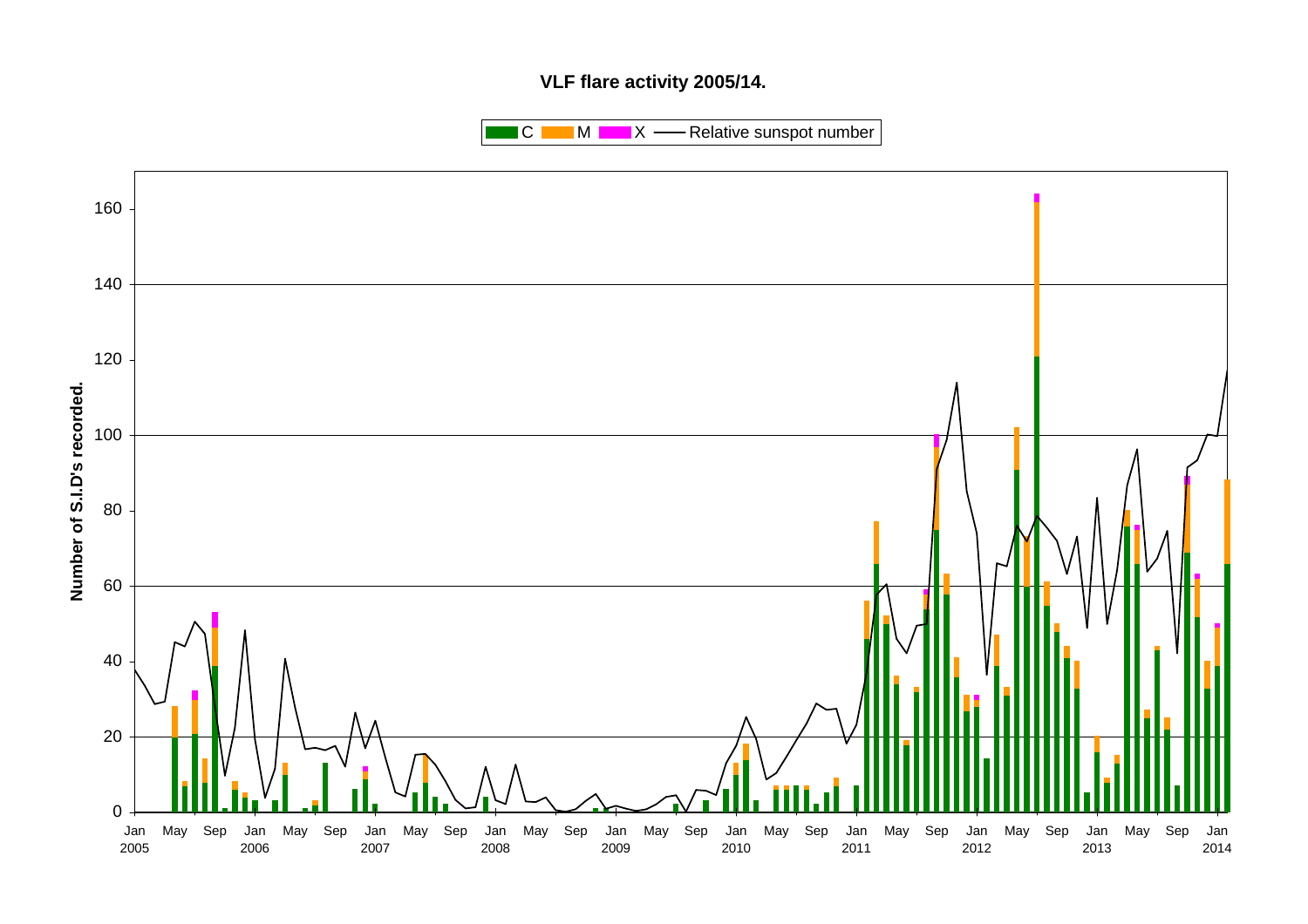### BAA Radio Astronomy Group. 2014 FEBRUARY.

February has provided plenty of interest for SID observers, with some highly energetic flares and complex SID recordings. There is a single X-class flare shown in the GOES X-ray data, occurring at 00:49T on the 25th. The rise in activity in the last week of January continued into February with plenty of M-class flares recorded. A triple SID was recorded by some observers on the 2nd. This chart is from Paul Hyde:



The first peak of the triple is from an M1.3 flare, peaking at 14:06UT. The second, at 14:21 is listed at C7.8, while the third (14:35) is unlisted by SWPC. All three peaks are very clear in the GOES X-ray recording. AR1967 produced the first flare, while AR1968 produced the second. Paul's chart also shows the M4.4 flare at 09:32 and the C9.7 at 11:51.



My own recording for the 11th shows two very un-SID like events. Although the C8.4 SID seems to have a very well defined start, the SWPC lists the start as being "before 13:11", and a peak at "uncertain 13:11". A second (unclassified) flare is listed with a start "before 13:46", peaking "uncertain 13:46". I have allocated our observed SID to the C8.4 flare. An earlier unlisted event is marked '?' on my chart. This has a much less distinct start time, with a decay lasting into the following C8.4 flare. Although the response at 23.4kHz does not look like a SID, it does seem to follow the X-ray flux.

The C7.7 flare on the 22<sup>nd</sup> was well timed for recording at 24kHz. Richard Kaye made the interesting observation that there was a significant delay between the X-ray timing at short and long wavelengths.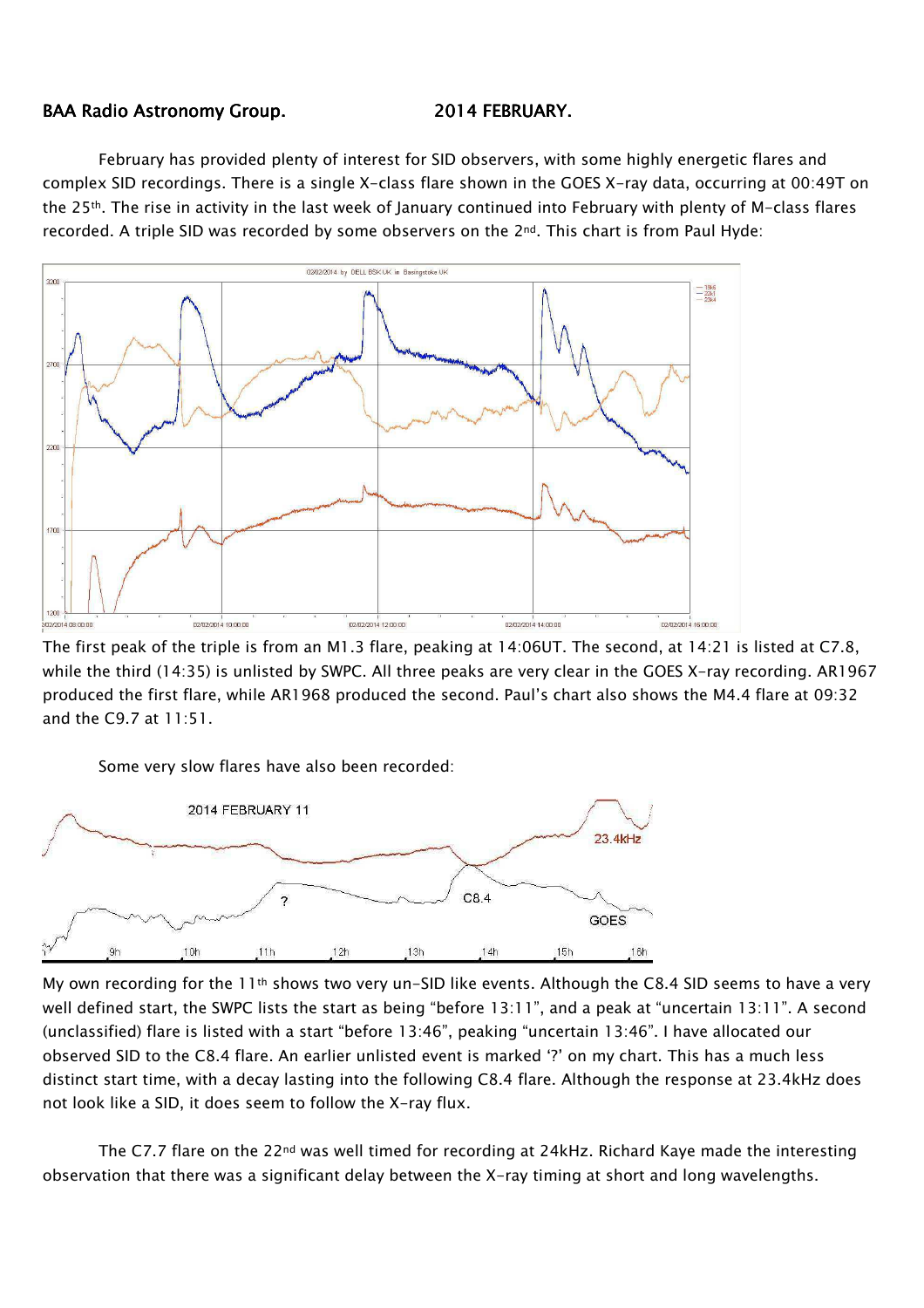2014/02/22 channel and GOES XRay data



Richard's chart, above, shows the 24kHz signal in black, short wave X-ray in blue, and long wave X-ray in red. The short wave peak occurs before the long wave peak, the SID being nearer to the short wave timing. Looking at the GOES 1 minute data gives the following: short wave peak =  $15:42UT$ , long wave peak =  $15:50UT$ . Richard timed the SID peak at 15:43. The SWPC bulletin gives 15:50 in its list, but does not specify the active region responsible. Flares emit energy over a wide spectrum, and as our various SID shapes show, no two are the same. While the more impulsive flares often cause larger SIDs, the shorter wavelengths are also more efficient at ionising the D-region.



Time (UTC)

Mark Edwards has recorded more oscillations. His 19.6kHz chart for the 21<sup>st</sup> is shown above. Two periods of regular oscillation are visible, from 10:30 to 11:00 and 13:00 to 13:30. The period in each case is about 6 minutes. The 21<sup>st</sup> was about the least active day of the month. Background flux was at B9/C1 levels, with just a couple of small flares. A large proton event associated with the M3.0 flare recorded at 07:56 on the 20<sup>th</sup> was in its decay phase on the 21st, proton levels having returned to normal by the end of the 21st.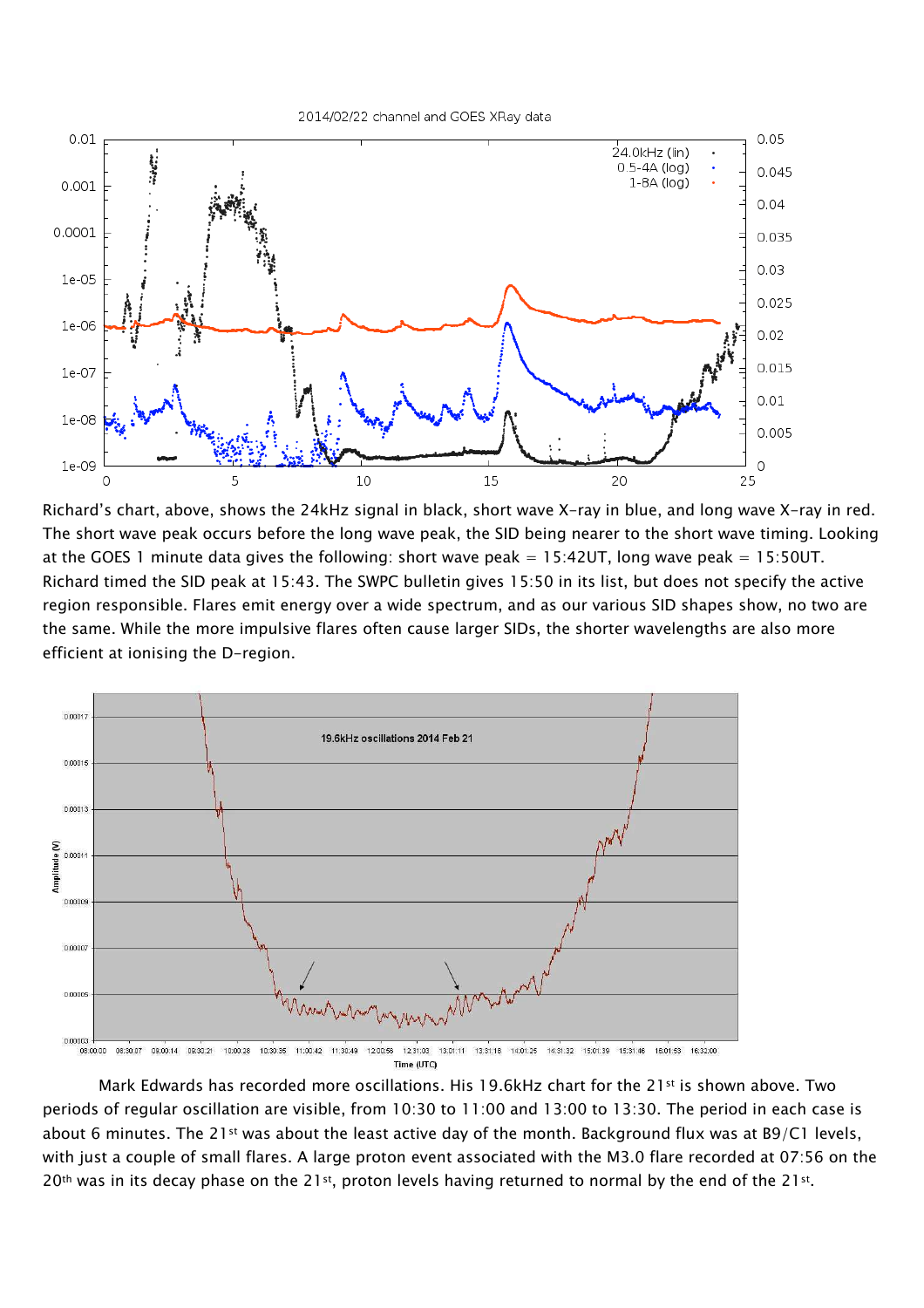## MAGNETIC OBSERVATIONS.

The M3.0 flare on the 20<sup>th</sup> also produced an earth-directed CME. Its arrival is listed at 02:30UT on the  $23$ <sup>rd</sup>, although we have not recorded it. We did record a 2 hour active period from about 18:00 on the 23<sup>rd</sup>, as shown in Colin Clements' chart:



An earlier filament eruption and CME caused extended active periods on the 19<sup>th</sup> and 20<sup>th</sup> February. Roger Blackwell's recording shows the activity:



The CME occurred in the early hours of the  $18th$ , reaching Earth around 04UT on the  $19th$ . This disturbance lasted until 15:00. At 03UT on the 20<sup>th</sup>, material from the filament eruption reached Earth causing a further active period. This disturbance lasted nearly 24 hours. The change in levels at midnight is due to the magnetometer zero level being reset at the start of each day's recording.

The X4.9 flare at 00:49 on the 25<sup>th</sup> also generated a CME. My own recording shows an arrival time of 16:53UT on the 27th, with magnetic disturbances lasted until midnight. Using the SWPC flare timing gives a transit time of 64 hours and 4 minutes. Our recordings do not show any evidence of an SFE associated with the flare. There was also a widespread aurora, seen over a large part of the UK by those lucky enough to have a dark sky. The BAA website gallery pages include some superb images from the aurora section.

Magnetic observations received from Roger Blackwell, Colin Clements, John Cook, Gonzalo Vargas.